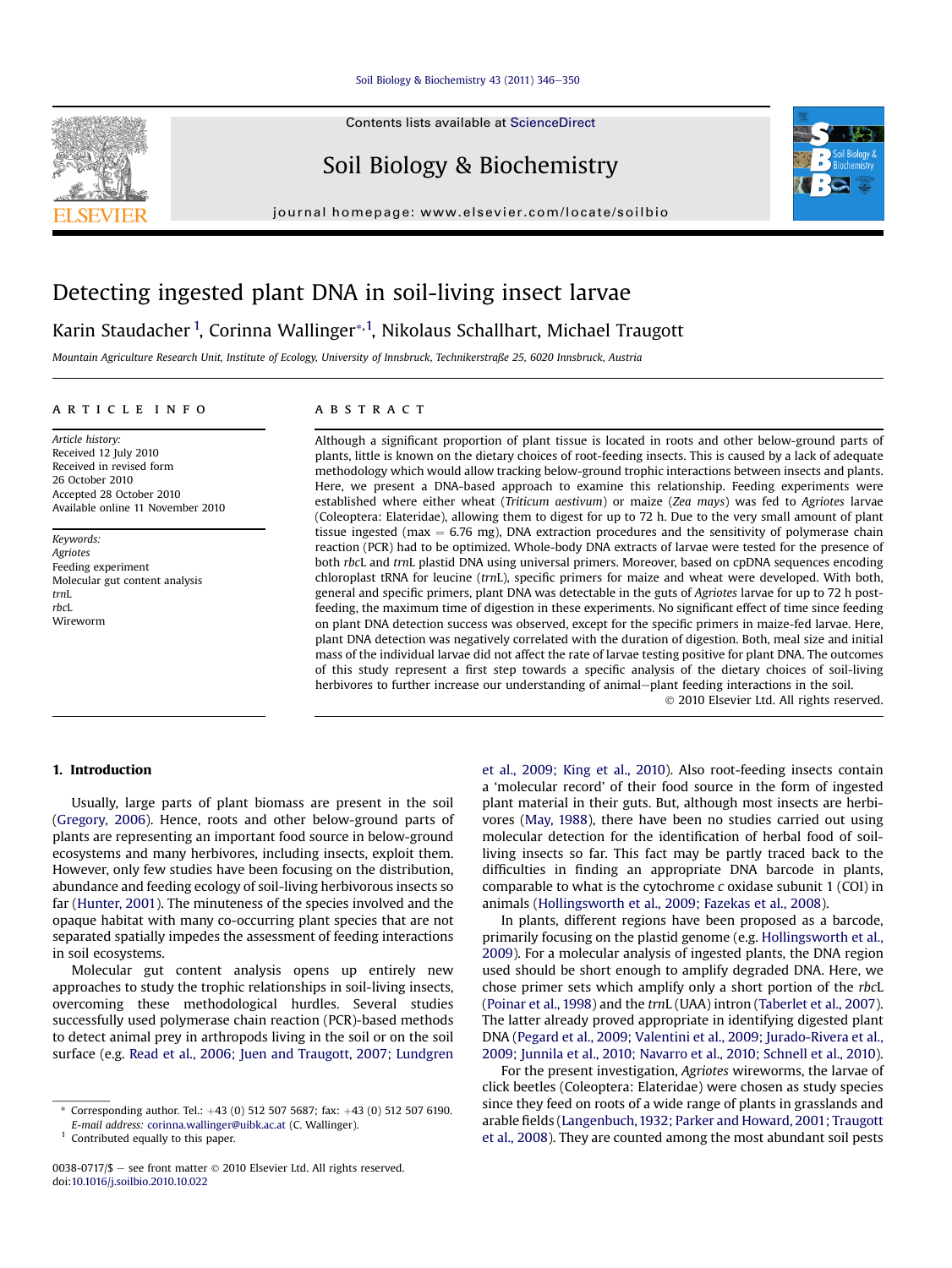in agricultural land worldwide. In the present experiments we tested whether it is possible to amplify plant DNA from whole-body extracts of Agriotes wireworms, fed with either wheat (Triticum aestivum) or maize (Zea mays), and for how long post-feeding the plant DNA can be detected. Furthermore, we examined if meal size and initial mass of the wireworms affect the detectability of plant DNA in their guts. The analysis was based on plastid DNA, the rbcL and the trnL (UAA) intron.

### 2. Materials and methods

#### 2.1. Species and feeding experiment

Sixth to eighth instar larvae of Agriotes spp. (Eschscholtz 1829) were collected in summer 2008 in arable land in the district of Heilbronn (Baden-Württemberg, Germany) and in the Inn Valley (Tyrol, Austria). They were kept separately in soil-filled transparent plastic tubes (20 ml) at 16 °C constant in climatic chambers. Soil moisture was checked regularly and the larvae were maintained on germinating wheat. Prior to the experiment wireworms were starved for at least two weeks. As the morphological identification of Agriotes species in larval stage is far from straightforward, a molecular assay developed by [Staudacher et al. \(2010\)](#page-4-0) was used to post-mortem identify all specimens used.

Feeding experiments were conducted where the wireworms were allowed to feed on moistened seeds of either wheat (T. aestivum) or maize (Z. mays). The feeding activity of each larva was checked regularly. Before and after feeding, the mass per larva was determined to the nearest 0.01 mg, to estimate the amount of consumed plant material. Wireworms which left the seeds untouched were excluded from the experiment. After a 24 h feeding period, larvae were transferred to new soil-filled tubes and individually kept without food at 16 °C constant. A minimum of 10  $\,$ larvae each was individually frozen at –28 °C at 0, 4, 8, 12, 16, 20, 24,<br>-36, 48 and 72 h post-feeding.

#### 2.2. DNA extraction

Because of the minute amounts of ingested plant tissue (see results), much more wireworm-DNA than plant DNA is present in the whole-body DNA extracts. We decided for a CTAB-based protocol described in [Juen and Traugott \(2005\).](#page-4-0)

Total DNA was extracted from the fed wireworms as a whole, including any plant DNA present within their guts, as well as from wheat and maize plants. By using whole-body extracts, DNA from plant material sticking on the wireworms' surface may be extracted too, potentially leading to false positive results. Therefore, the outer body surface of each larva was carefully cleaned with a tissue prior to extraction. All extractions were done in a pre-PCR lab using a UV-equipped laminar flow hood; extraction negative controls were included in each batch of wireworms to check for crosscontamination of samples.

## 2.3. PCR primers

The multi-locus approach, targeting two general markers, should enhance the chance of detection of ingested plant DNA: the DNA extracts of the wireworms were screened in a multiplex PCR which included two pairs of general plant primers (Table 1): one primer pair encompassed a short fragment of the cp gene encoding rbcL (rbcL19 and rbcLZ1; [Poinar et al., 1998](#page-4-0)) and another primer pair amplified the p6-loop within the  $trnL$  (UAA) intron (primers g and h; [Taberlet et al., 2007\)](#page-4-0). Both fragments have been used successfully to barcode degraded plant DNA ([Chase et al., 2007; Jurado-Rivera et al.,](#page-3-0) [2009; Valentini et al., 2009; Junnila et al., 2010; Navarro et al., 2010;](#page-3-0)

#### Table 1

General plant primers targeting plastid rbcL and trnL DNA, as well as specific primers for wheat (Triticum aestivum, TA) and maize (Zea mays, ZM) developed for this study. Columns show the primer name (forward followed by reverse primer), plastid DNA region, primer sequence and expected product size.

| Primer<br>name                             | region                           | Plastid DNA Sequence $(5' - 3')$                                                                           | Size (bp)  |
|--------------------------------------------|----------------------------------|------------------------------------------------------------------------------------------------------------|------------|
| rbcL19 <sup>a</sup><br>rbcLZ1 <sup>a</sup> | rbcL gene<br>rbcL gene           | AGATTCCGCAGCCACTGCAGCCCCTGCTTC<br>ATGTCACCACAAACAGAGACTAAAGCAAGT                                           | 153        |
| $trnI - c^b$<br>$trnL-d^b$                 | $trnL$ exon<br>$trnL$ exon       | CGAAATCGGTAGACGCTACG<br>GGGGATAGAGGGACTTGAAC                                                               | 647        |
| $trnL-gb$                                  | $trnL$ (UAA)                     | GGGCAATCCTGAGCCAA                                                                                          | 91 (wheat) |
| $trnL-h^b$                                 | intron<br>$trnL$ (UAA)<br>intron | <b>CCATTGAGTCTCTGCACCTATC</b>                                                                              | 89 (maize) |
| TA-s506                                    | trnI.                            | CGGGAGGTGGGGGAGAT                                                                                          | 228        |
| TA-a508<br>$ZM - s510$<br>$ZM$ -a514       | trnI.<br>trnI.<br>trnI.          | <b>TITCCCTCTTCTTTGAGACMAG</b><br><b>ATTTGATCATTATATACATTTTTGAGAT</b><br><b>TATGATTCTATCTTCTCCTTAGTGAAC</b> | 94         |

<sup>a</sup> From [Poinar et al. \(1998\)](#page-4-0).

<sup>b</sup> From [Taberlet et al. \(2007\).](#page-4-0)

[Schnell et al., 2010](#page-3-0)). All wireworm extracts which tested negative for one of these two amplicons in a first run were re-tested in a second PCR.

To identify consumed plant DNA to species level, specific primers were required. For the design of these specific primers, targeting either maize or wheat, four individuals per plant species were sequenced using the primer pair  $c$  and  $d$  [\(Taberlet et al., 1991\)](#page-4-0), which amplifies the entire trnL (UAA) intron plus flanking regions. PCR products were purified using ExoSAP®-IT (GE Healthcare) and subjected to cycle sequencing PCR (BigDye® Terminator v3.1 Cycle Sequencing Kit, Applied Biosystems, Foster City, USA) following the manufacturer's recommendation. After precipitation and cleanup, PCR products were sequenced on a 3130 Genetic Analyzer (Applied Biosystems) in both, forward and reverse directions. Sequences were assembled in BioEdit Sequence Alignment Editor v7.0.9.0 ([Hall, 1999\)](#page-4-0) and compared to sequences already present in Gen-Bank. Based on these sequences, several primer pairs for T. aestivum (TA) and Z. mays (ZM) were designed (Table 1) using Primer Premier 5 (Premier Biosoft International, Palo Alto, USA).

The specificity of the PCR assays which utilized both generaland specific-plant primers was evaluated against Agriotes DNA. Concentration-response trials (serial dilution of plant DNA in the presence of wireworm-DNA) were conducted to identify DNA detection limits and to evaluate the primers' efficiency.

All wireworm-DNA extracts were tested for maize or wheat DNA with the respective specific primers in singleplex PCR. Those samples which did not amplify in this first PCR were tested a second time.

## 2.4. PCR and visualization of PCR products

The 10  $\mu$ l reactions included 3  $\mu$ l DNA extract, 5  $\mu$ l 2 $\times$  Type-it Mutation<sup>™</sup> PCR Master Mix (Qiagen), 0.5 µl Q-Solution (Qiagen), 5  $\mu$ g bovine serum albumin (BSA, 10 mg/ml) and the primers at their respective concentrations. For the general primers (rbcL- and trnL-primers) a final concentration of 0.5  $\mu$ M and 0.7  $\mu$ M, respectively, was used whereas the specific primers were employed at 0.6  $\mu$ M each. The cycling protocol included 5 min at 95 °C, 40 cycles of 30 s at 95 °C, 3 min at 65 °C (universal primers) or 55 °C (specific primers), 90 s at 65 °C and a final elongation of 10 min at 68 °C. One positive (DNA of T. aestivum and Z. mays, respectively) and several negative controls (PCR-grade water instead of DNA) were run within each PCR assay to check for amplification success and DNA carry-over contamination, respectively.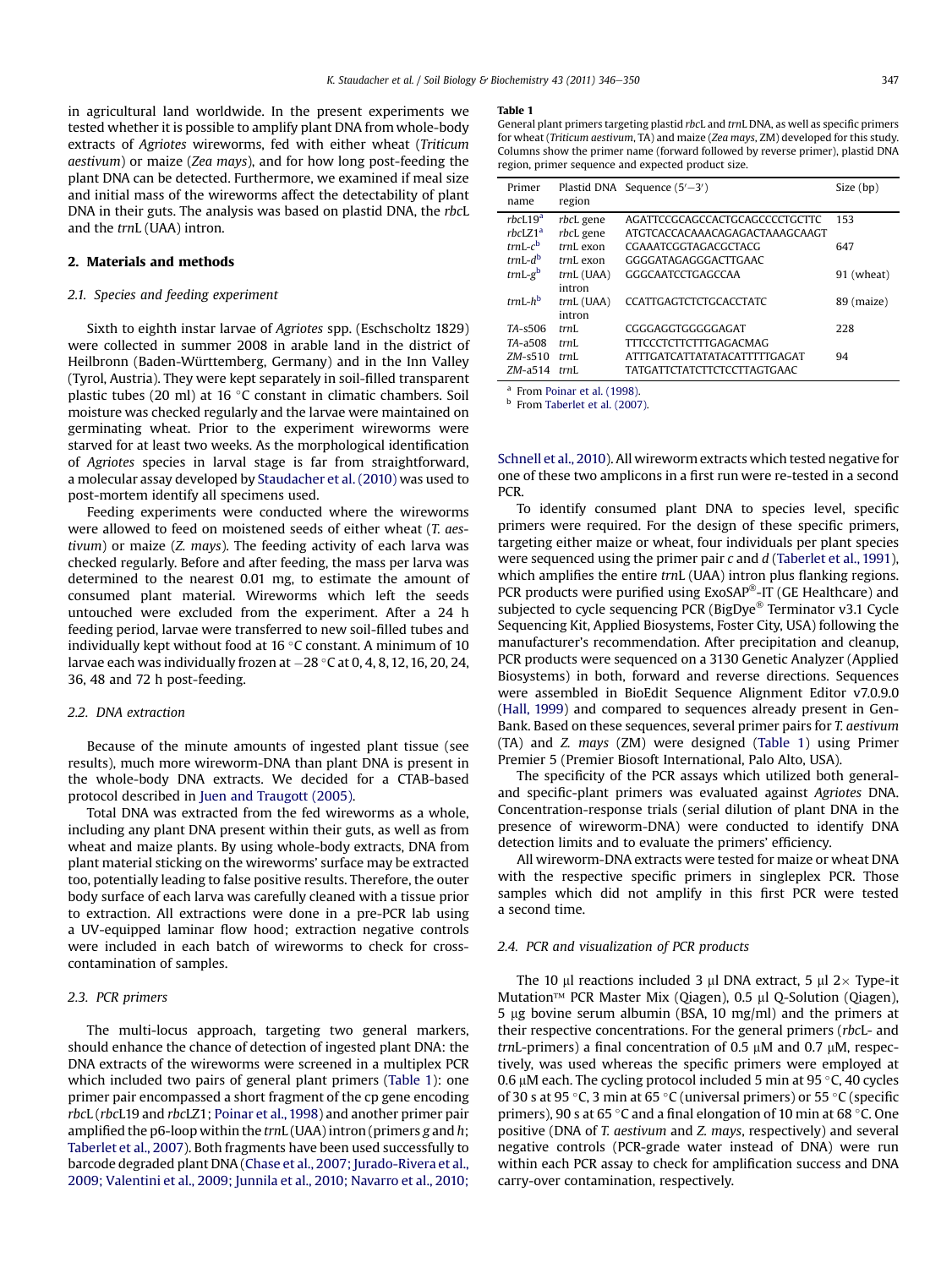Visualization of PCR products was done by the QIAxcel system (Qiagen), an automatic capillary electrophoresis, using the high QIAxcel DNA High Resolution kit and the OL400 separation protocol. Electropherograms were analyzed and scored using Bio-Calculator Fast Analysis Software version 3.0 (Qiagen); all samples generating >0.2 fluorescent units were deemed to be positive. The length of the PCR products amplified from the fed Agriotes larvae was identified by comparing them with PCR fragments from the positive controls.

#### 2.5. Statistical analyses

The influence of digestion (time post-feeding) on plant DNA detection success was tested for each primer pair (trnL, rbcL, TA, ZM). Additionally, plant DNA detection rates in relation to meal size (percent mass increase during the 24 h feeding period) and wireworms' initial mass (mg) were investigated. We employed a logit regression model as the dependent variables were binomially distributed. Plant DNA detection rates were tested for significant differences between general and specific primers using chi<sup>2</sup> tests. All calculations were done using SPSS 15.0.1 (SPSS Inc., Chicago, USA).

## 3. Results

In total, 217 feeding-active Agriotes larvae were analyzed  $(n = 114$  wheat-fed;  $n = 103$  maize-fed), comprising at least ten individuals per time point. According to the molecular identification, the following Agriotes species were included in the feeding experiments: 189 Agriotes ustulatus (Schaller 1783) (wheat-fed 102, maize-fed 87), 15 Agriotes obscurus (Linnaeus 1758) (wheat-fed 6, maize-fed 9), and 13 Agriotes sputator (Linnaeus 1758) (wheat-fed 6, maize-fed 7).

The initial mean mass was 28.6 mg  $(\pm 10.9 \text{ SD})$  and 28.5 mg  $(\pm 11.9$  SD) for wheat- and maize-fed wireworms, respectively. After 24 h food availability, the average change in mass (meal size) was 1.32 mg ( $\pm$ 1.15 SD; range  $-1.05-6.67$  mg) and 0.41 mg ( $\pm$ 1.41 SD; range  $-6.84-3.85$  mg) for wheat- and maize-fed individuals, respectively. This equals an average mass increase of  $4.6\%$  ( $\pm 3.3$  SD) in the wheat- and  $1.5\%$  ( $\pm$ 4.5 SD) in the maize-feeding experiment. However, neither the initial mass of the wireworms nor meal size affected plant DNA detection rates.

DNA of ingested plants could be detected in the guts of wireworms for up to 72 h post-feeding, the maximum digestion time in our experiments, with both general- and specific-plant primers (Figs. 1 and 2). In all of the wireworms frozen immediately after feeding, the trnL-fragment could be amplified, whereas the rbcLfragment was detected in approximately 80% of maize-fed and 40% of wheat-fed larvae only.

Considering all time points, detection rates differed significantly between the two general primer pairs used in wheat-fed larvae (Fig. 1): 91% tested positive for the trnL-fragment (90 bp) compared to only 48% where the rbcL-fragment (153 bp) could be amplified  $(chi<sup>2</sup> = 49.9, P < 0.001)$ . No significant differences were present in detection rates of maize-fed wireworms between the trnL- (82.5%) and the *rbcL*-fragment (73.0%) (Fig. 2; chi<sup>2</sup> = 2.8, *P* < 0.1). Using specific primers, significantly fewer wheat-fed larvae (46.5%; TA product length: 228 bp; Fig. 1) than wireworms fed with maize (77%; ZM product length: 94 bp; Fig. 2) tested positive (chi<sup>2</sup> = 20.7,  $P < 0.001$ ).

Detection success of plant DNA was independent from the length of digestion time. The only exceptions were the maize-fed larvae tested with the ZM primer pair, where food detectability decreased significantly with time ( $P = 0.013$ ,  $R^2 = 0.058$  [Cox & Snell],  $R^2 = 0.088$  [Nagelkerkes]).



Fig. 1. Detectability of plant DNA in the guts of Agriotes spp. larvae fed with wheat (Triticum aestivum, TA) for up to 72 h using general primers for the rbcL  $(\bullet)$  and the trnL ( $\bigcirc$ ) as well as specific primers for wheat ( $\blacktriangledown$ ). A minimum of 10 larvae were tested at each time point (17 at 0 h, 13 at 4 h, 14 at 8 h).

#### 4. Discussion

This study demonstrates that plants ingested by herbivorous soil-living insects can be detected and identified by PCR using both, general- and specific-plant primers. Although diagnostic PCR has been widely used for analyzing predator-prey interactions ([King](#page-4-0) [et al., 2008\)](#page-4-0), this approach has not been applied for root-feeding insects so far. Recently, a universal method for herbivorous diet



Fig. 2. Detectability of plant DNA in the guts of Agriotes spp. larvae fed with maize (Zea mays, ZM) for up to 72 h using general primers for the rbcL ( $\bullet$ ) and the trnL ( $\circ$ ) as well as specific primers for maize ( $\blacktriangledown$ ). A minimum of 10 larvae were tested at each time point (12 at 0 h, 11 at 16 h).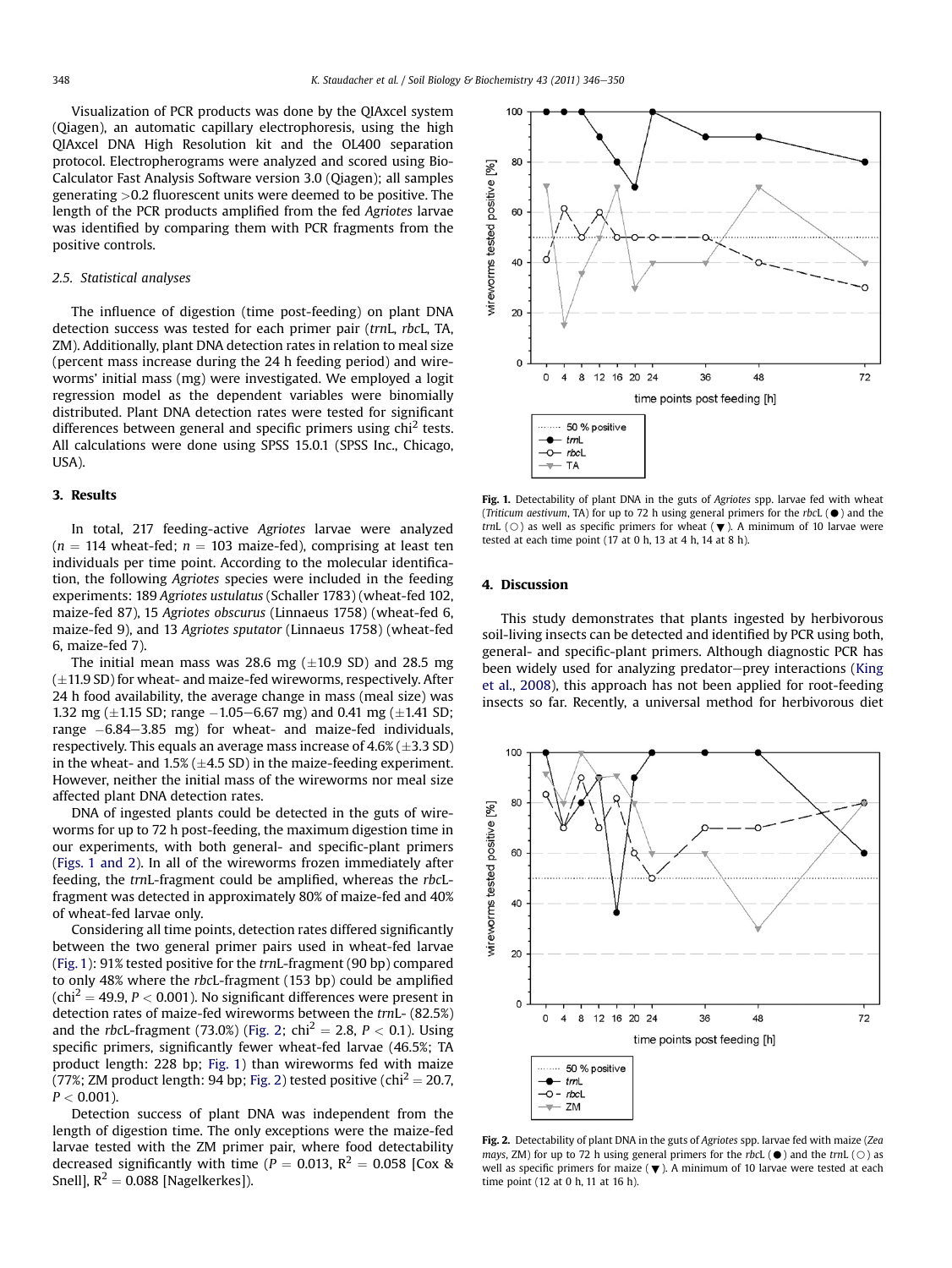<span id="page-3-0"></span>analysis has been proposed [\(Valentini et al., 2009](#page-4-0)), comprising the amplification of the chloroplast trnL (UAA) intron [\(Taberlet et al.,](#page-4-0) [2007\)](#page-4-0) and pyrosequencing of the PCR products. This method proved adequate for analyzing the diet of a wide range of phytophagous species including insects. However, it requires the use of new generation genome sequencers which is costly, especially when large numbers of samples need to be processed. The approach outlined here, on the contrary, can be executed with standard molecular equipment. Nevertheless, a laboratory which is set up for conducting molecular diagnostics is advisable [\(Mif](#page-4-0)flin, [2003\)](#page-4-0) as DNA contamination is a serious issue with PCR using general plant primers. Once specific primers are established, the consumer's diet can be specifically analyzed for the respective targets, circumventing the need for DNA sequencing. However, with this approach only plant taxa will be accessible for which primers already have been developed, whereas DNA sequencing will allow an examination without a priori knowledge of the dietary choice. If only little is known on the diet of a given herbivore, the pyrosequencing approach provides a first step on identifying the spectrum of the plant species consumed. In a second step, specific trophic links between plants and herbivores can be investigated using the present methodology, which is cost-effective and fast. Hence, the current study represents a first step towards a specific analysis of the dietary choices of soil-living insects on a broader scale.

Both plastid loci selected proved to be suitable for the general detection of ingested plant DNA. The cpDNA sequence encoding trnL was used to design primers amplifying differently sized fragments for wheat and maize, enabling an identification of the respective ingested plant species. The trnL is highly variable in size and sequence and currently the most widely represented marker in GenBank with 101,508 entries (accessed 4 July 2010). But, no single region employed so far exhibits the high level of resolution seen in most animal COI barcodes. Hence, for some plant species, a multilocus approach may be inevitable for an unambiguous identification (Chase et al., 2007; Kress et al., 2005; Kress and Erickson, 2007; Fazekas et al., 2008).

Albeit less variable, the plastid locus rbcL represents a frequent component of the best performing multi-locus approaches for plant species discrimination [\(Chase et al., 2005; Newmaster et al., 2006;](#page-4-0) [Hollingsworth et al., 2009](#page-4-0)). In the present case, the combination of general plant primers targeting rbcL and trnL did enhance the chance of detecting plant DNA. In fact, 45% of the DNA extracts tested positive either for the rbcL or the trnL. The regarding wireworms would, by mistake, have been considered as containing no plant DNA in a single-locus approach.

The present results show that detecting chloroplast DNA from whole-body extracts of Agriotes larvae by PCR is feasible. Comparable to [Nejstgaard et al. \(2003\), Jurado-Rivera et al. \(2009\)](#page-4-0) and [Pumarino et al. \(2010\),](#page-4-0) we used the whole specimen, thus avoiding elaborate preparations of invertebrate guts ([Miller et al., 2006;](#page-4-0) [Matheson et al., 2008](#page-4-0)). Such dissections are delicate and tedious, especially when the herbivores are small. Besides, they bear a contamination risk or can lead to the degradation of the minute amounts of target-DNA present in the consumer's intestine through enzymatic processes ([King et al., 2008](#page-4-0)).

For all but the ZM-primers, the detectability of ingested plant DNA did not negatively correlate with time since feeding, as up to 72 h no significant decrease in detection success was observed. Maximum detection limits in Agriotes larvae should be established in future experiments. Agriotes larvae consume their food in a liquid state ([Langenbuch, 1932](#page-4-0)). The extended post-feeding intervals observed are comparable to other fluid-feeders such as spiders and hemipterans [\(Sheppard et al., 2005; Greenstone et al., 2007;](#page-4-0) [Traugott and Symondson, 2008](#page-4-0)), although potential effects of different ambient temperatures need to be considered when comparing between feeding experiments. Moreover, wireworms are physiologically well adapted to starvation [\(Traugott et al.,](#page-4-0) [2007\)](#page-4-0), probably allowing them to radically shut down their metabolism. This trait has been discussed as one of the reasons for exceptional long post-feeding prey DNA detection intervals which they share, for example, with spiders.

Based on our results, meal size had no effect on plant DNA detection success in Agriotes larvae. This is in accordance to other studies [\(Hoogendoorn and Heimpel, 2001; Juen and Traugott,](#page-4-0) [2005; Hosseini et al., 2008\)](#page-4-0). Contrary to carnivorous arthropods where meal size can increase up to 50% of the predators' initial mass ([Traugott et al., 2005\)](#page-4-0), the wireworms consumed small portions within the 24 h feeding period. Nevertheless, plant DNA detection ranged between 35 and 80% after a three-day-digestion period, indicating that ingested plant tissue is slowly broken down enzymatically. This could be either due to the fact that plant tissue generally is harder to digest (e.g. thick cell walls which encapsulate and protect the DNA) and/or caused by the physiology and metabolic rates of these insect larvae. Further experimentation is needed to answer these questions.

As any enzymatic processes, DNA digestion rates are likely to be temperature dependent. In fact, high ambient temperatures have been found to effectively decrease detection rates of prey DNA ([Hoogendoorn and Heimpel, 2001; Hosseini et al., 2008; von Berg](#page-4-0) [et al., 2008](#page-4-0)). Wireworms, however, as most other soil-living organisms, are usually not subjected to strong daily fluctuations in temperature as above-ground species are. Thus, the effect of temperature on DNA detection rates probably is less important for interpreting molecular gut content data in soil food webs. According to the findings of [McMillan et al. \(2007\),](#page-4-0) amplicon size rather than temperature influences detection rates. Generally, shorter fragments seem to improve detection rates ([Hoogendoorn and Heimpel,](#page-4-0) [2001; von Berg et al., 2008;](#page-4-0) but see [Juen and Traugott, 2006; Cassel-](#page-4-0)[Lundhagen et al., 2009](#page-4-0)). In the present study, the short fragments amplified likely boosted detection success and allowed food detection for a comparable long time period.

In conclusion, our study demonstrates that PCR-based detection of herbivory in invertebrates offers an exciting approach to further increase our understanding of food webs in the soil. Further work, however, is needed to unravel how abiotic and biotic factors affect the detection and degradation of plant DNA in the guts of invertebrates in the field and to examine whether general patterns exist. These data will provide a significant step towards exploiting the full potential of the DNA-approach to specifically analyze the dietary choices of soil-living herbivores.

#### Acknowledgments

Financial support was provided by the project 'Exploitation of plant diversity by below-ground herbivores' (P20377) funded by the Austrian Science Fund. The contact to the collection site in Germany was kindly established by Klaus Schrameyer. We thank Anita Juen, Lorna Raso, Julia Seeber, and Daniela Sint for valuable discussion and comments on the manuscript.

#### References

- Cassel-Lundhagen, A., Öberg, S., Högfeldt, C., Ekbom, B., 2009. Species-specific primers for predation studies of the pollen beetle, Meligethes aeneus (Coleoptera, Nitidulidae). Molecular Ecology Resources 9, 1132-1134.
- Chase, M.W., Cowan, R.S., Hollingsworth, P.M., van den Berg, C., Madrińįn, S. Petersen, G., Seberg, O., Jurgsensen, T., Cameron, K.M., Mark, C.S., Pedersen, N., Hedderson, T.A.J., Conrad, F., Salazar, G.A., Richardson, J.E., Hollingsworth, M.L., Barraclough, T.G., Kelly, L., Wilkinson, M., 2007. A proposal for a standardised protocol to barcode all land plants. Taxon 56, 295-299.